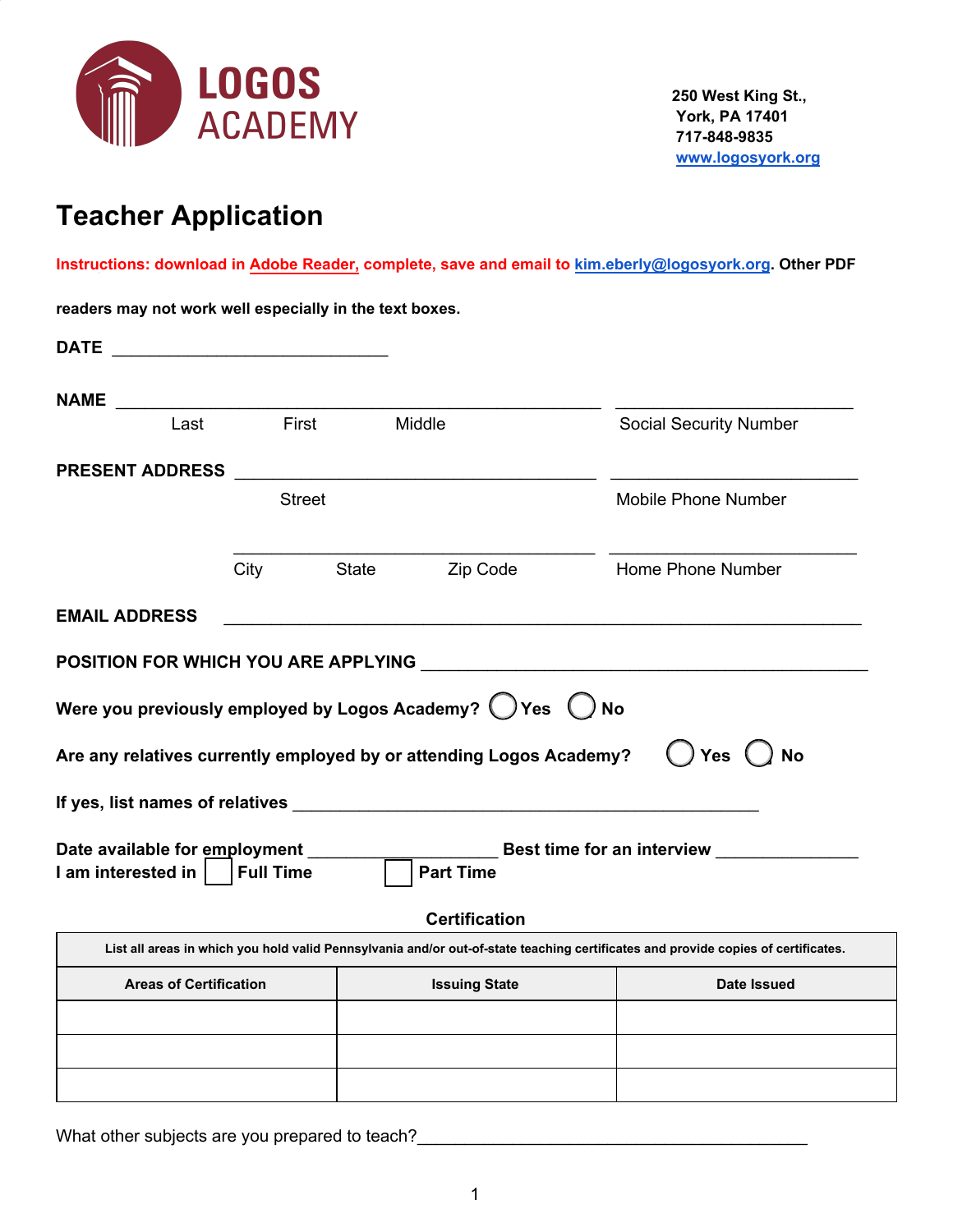## **EDUCATIONAL BACKGROUND**

(Please include a copy of original transcripts for college work)

|                    | School | Major/Minor | Diploma, Degree or<br>credits earned | Year of graduation | <b>Grade Point Average</b> |
|--------------------|--------|-------------|--------------------------------------|--------------------|----------------------------|
| High School        |        |             |                                      |                    |                            |
| College/University |        |             |                                      |                    |                            |
| College/University |        |             |                                      |                    |                            |
| Graduate Study     |        |             |                                      |                    |                            |

### **EXPERIENCE**

(Present or most recent first. This section must be completed.)

| Dates                     | Your Title:   | Salary:             |  |
|---------------------------|---------------|---------------------|--|
| From:                     | Company:      | Work Performed:     |  |
|                           | Address:      |                     |  |
| To:                       | Phone number: | Reason for Leaving: |  |
| Name/Title of Supervisor: |               |                     |  |
|                           |               |                     |  |
| Dates                     | Your Title:   | Salary:             |  |
| From:                     | Name:         | Work Performed:     |  |
|                           | Address:      |                     |  |
| To:                       | Phone number: | Reason for Leaving: |  |
| Name/Title of Supervisor: |               |                     |  |
|                           |               |                     |  |
| Dates                     | Your Title:   | Salary:             |  |
| From:                     | Name:         | Work Performed:     |  |
|                           | Address:      |                     |  |
| To:                       | Phone number: | Reason for Leaving: |  |
| Name/Title of Supervisor: |               |                     |  |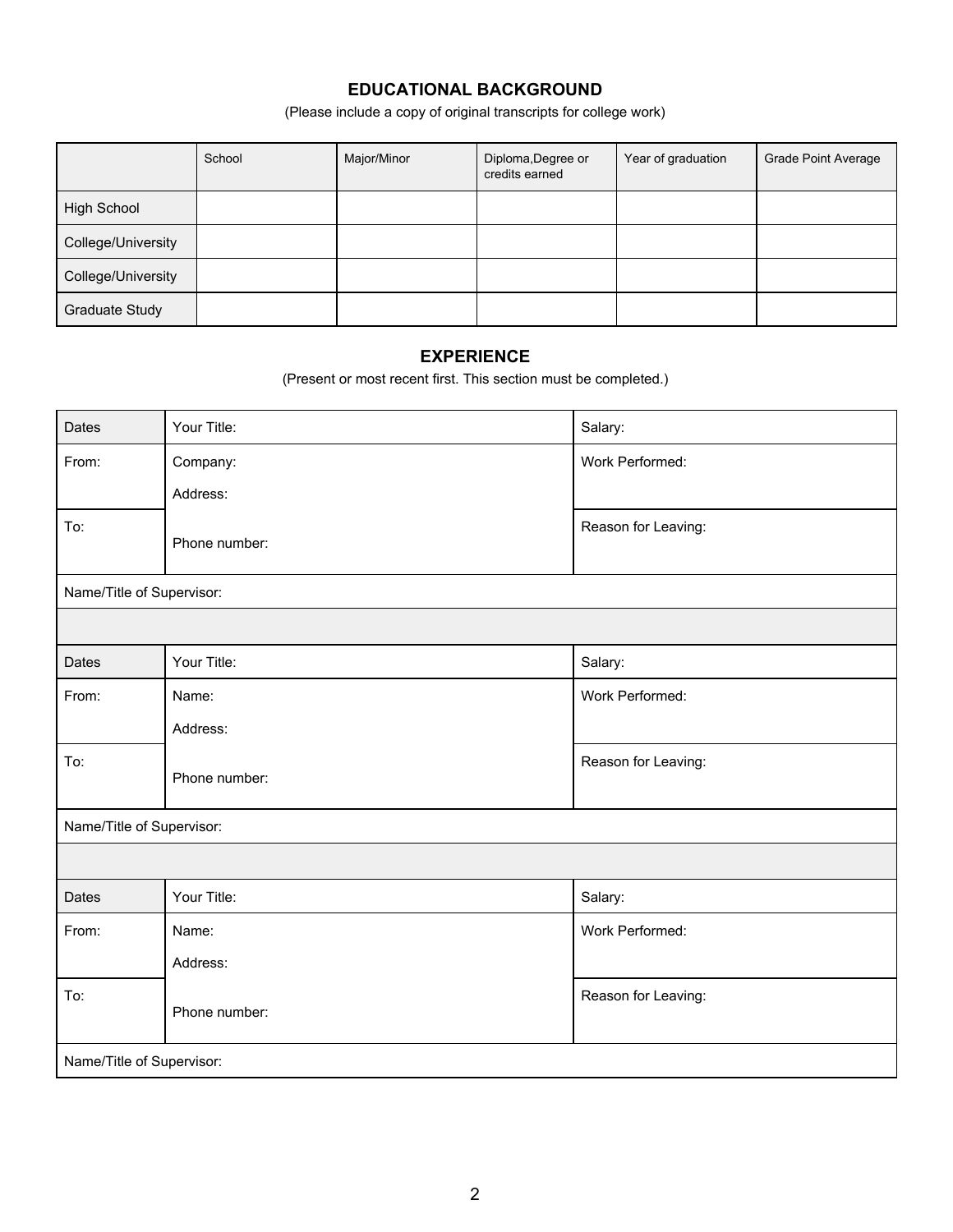#### **REFERENCES**

References should include one personal, one professional and one reference by your pastor or another leader at your church. References will not be contacted unless you are considered for hire and we will inform you.

| Name | Reference Type  | Email Address | Phone Number |
|------|-----------------|---------------|--------------|
|      | Pastoral/Church |               |              |
|      | Personal        |               |              |
|      | Professional    |               |              |

## **OTHER QUALIFICATIONS**

**Summarize special job-related skills and qualifications acquired from employment or other experiences (including U.S. military service) and/or state any additional information you feel may be helpful in considering your application, i.e. honors, awards, activities, technology skills, professional development activities or volunteer experiences.**

Are you engaged with or pursuing engagement with a Christian faith community or church? Yes Ves

**Please list the church you are currently attending and briefly describe the church activities you regularly participate in, including any leadership roles you currently hold or have held in the past.**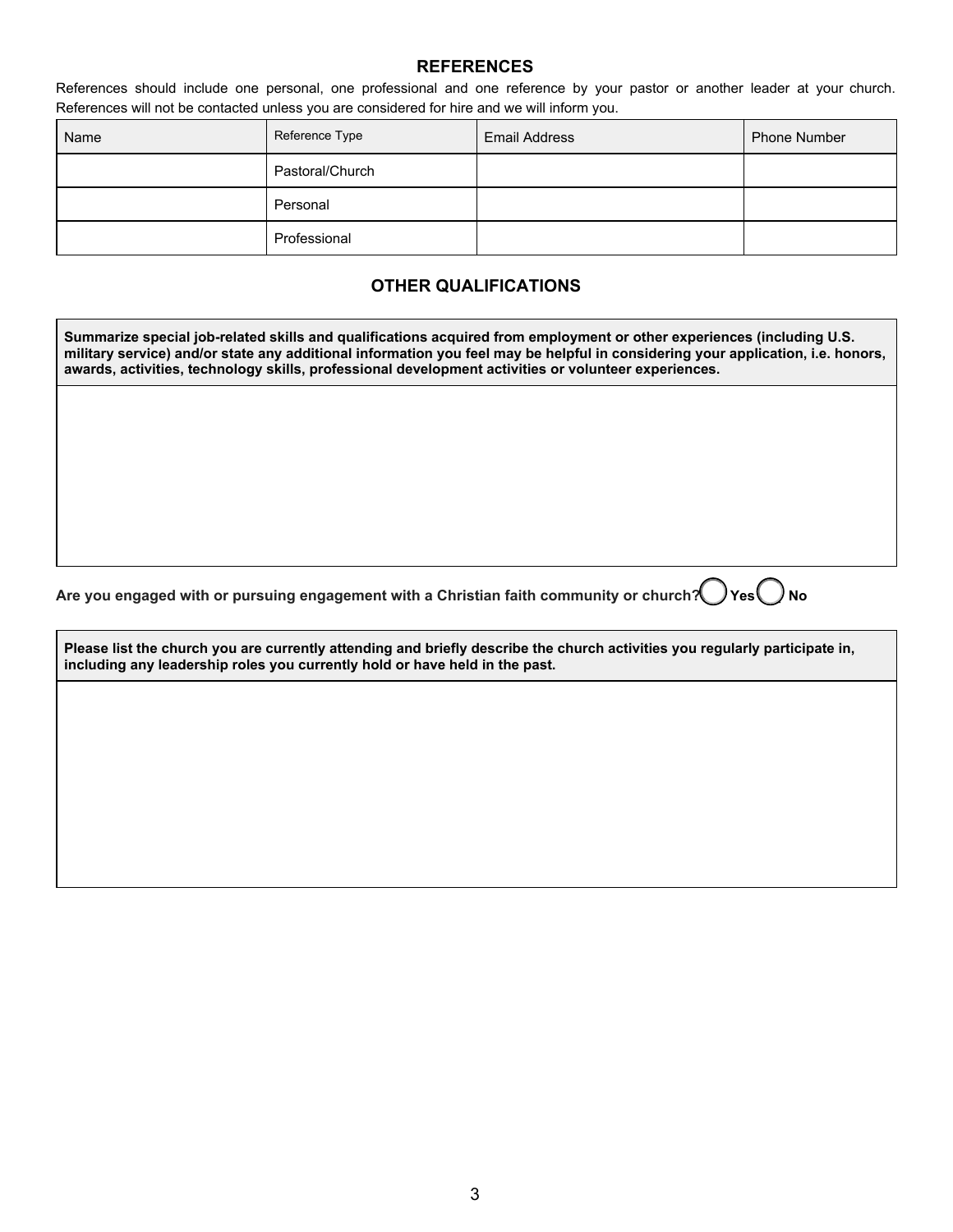#### **Logos Academy Mission, Vision, Values**

#### **LOGOS ACADEMY - Education, Opportunity, Hope**

Education trends wax and wane, but we remain ever committed to our mission:

**Logos Academy, an urban, kingdom school grounded in the love of Christ,educates for excellence, offers opportunity and cultivates hope in our community.**

In 1998 we made commitment to help every one of our students reach their God-given potential through Kingdom Education. We started with a set of mission-critical values that have rooted our school culture from conception:

**● CHRIST-CENTERED**

**We seek to know Jesus and be led by His Spirit.** We find our origin, our meaning and our destiny in Christ, our sustainer and king. We are called to shine the light of Christ into every corner of our existence; thereby fulfilling our purpose of glorifying God.

**● CULTURALLY DIVERSE**

**We value diversity as a demonstration of God's love for us, and it is manifested in our students, families, staff and city**. Separately, we remain impoverished and underprivileged - the poor and affluent alike. Together, we become empowered and enlightened, building bridges of brotherhood through the love of Christ.

**● COMMUNITY FOCUSED**

**We foster intentional relationships between our students, families and staff but also strive to be a good neighbor in our broader community.** Students, families and staff learn, pray, laugh, struggle and become - together; as those bonds grow, the sense of togetherness spills into the greater York community.

**● CLASSICALLY EDUCATED**

**We cultivate all students in the Classical tradition to become people of wisdom, grace and virtue in service to God's kingdom.** Teachers expose students to an exceptional education and a solid, Biblical worldview by serving as disciplers and mentors. These relationships are foundational to student's growth academically, emotionally and spiritually.

#### **● COLLABORATIVE FAMILY PARTNERSHIPS**

**We believe that a participatory family is critical to what we do during the school day.** Parents and families are an essential part of the Logos Academy community, and we value each person's involvement.

#### **GENERAL BACKGROUND INFORMATION**

You must give complete answers to all questions. If you answer "Yes" to any question, you must list all offenses, and for each conviction provide date of conviction and disposition, regardless of the date or location of occurrence. Conviction of a criminal offense is not a bar to employment in all cases. Each case is considered on its merits. Your answers will be verified with appropriate police records.

Criminal Offense includes felonies, misdemeanors, summary offenses and convictions resulting from a plea of "nolo contendere" (no contest). Conviction is an adjudication of guilt and includes determinations before a court, a district justice or a magistrate, which results in a fine, sentence or probation.

You may omit: minor traffic violations, offenses committed before your 18th birthday which were adjudicated in juvenile court or under a Youth Offender Law, and nay convictions which have been expunged by a court or for which you successfully completed an Accelerated Rehabilitative Disposition program. **All questions are required to be answered.**

Were you ever convicted of a criminal offense?

Are you currently under charges for a criminal offense?

Have you ever forfeited bond or collateral in connection with a criminal offense?

Within the last ten years, have you been fired from any job for any reason?

Within the last ten years, have you quit a job after being notified that you would be fired?

| Yes<br>No |
|-----------|
| Yes<br>No |
| Yes<br>No |
| Yes<br>No |
| Yes<br>٧o |
|           |

Have you ever been professionally disciplined in any state?

Professional disciplined means the annulment, revocation or suspension of your teaching certification or having received a letter of reprimand from an agency, board or commision of state government, such as the Pennsylvania Professional Standards and Practices Commission.

Are you subject to any visa or immigration status, which would prevent lawful employment?

**Note: if you answered "Yes" to any of the above questions, please provide a detailed explanation on a separate sheet of paper, including dates, and attach it to this application. Please print and sign your name on the sheet, and include your social security number.**

**\_\_\_\_\_\_\_\_\_\_\_\_\_\_\_\_\_\_\_\_\_\_\_\_\_\_\_\_\_\_\_\_\_ \_\_\_\_\_\_\_\_\_\_\_\_\_\_\_\_\_\_\_\_\_\_\_\_\_\_\_\_\_\_\_\_\_\_\_\_\_\_\_\_\_\_\_\_\_\_\_\_\_\_\_\_\_\_\_\_\_\_\_\_\_\_\_\_\_\_\_\_\_**

**Date Signature of Candidate**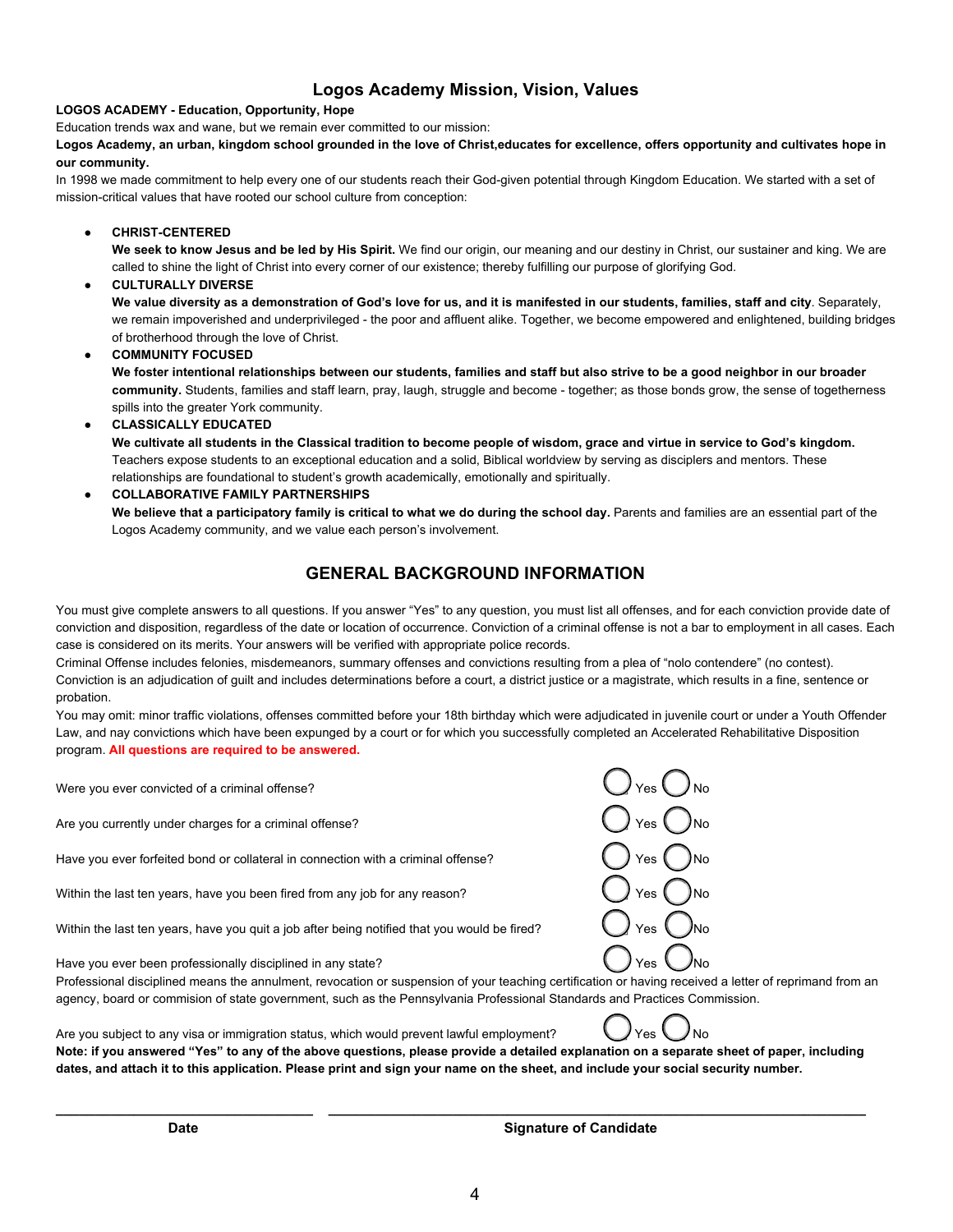## **FAITH STATEMENT & PERSONAL CONVICTIONS**

Please answer the following questions in the space provided on this page.

- 1. Give a concise statement about your faith journey and your relationship with Jesus Christ.
- 2. Briefly explain how you will make a positive contribution to this urban educational ministry.

Date **Signature of Candidate** 

\_\_\_\_\_\_\_\_\_\_\_\_\_\_\_\_\_\_\_\_\_\_\_\_\_\_\_\_\_\_\_\_\_\_\_ \_\_\_\_\_\_\_\_\_\_\_\_\_\_\_\_\_\_\_\_\_\_\_\_\_\_\_\_\_\_\_\_\_\_\_\_\_\_\_\_\_\_\_\_\_\_\_\_\_\_\_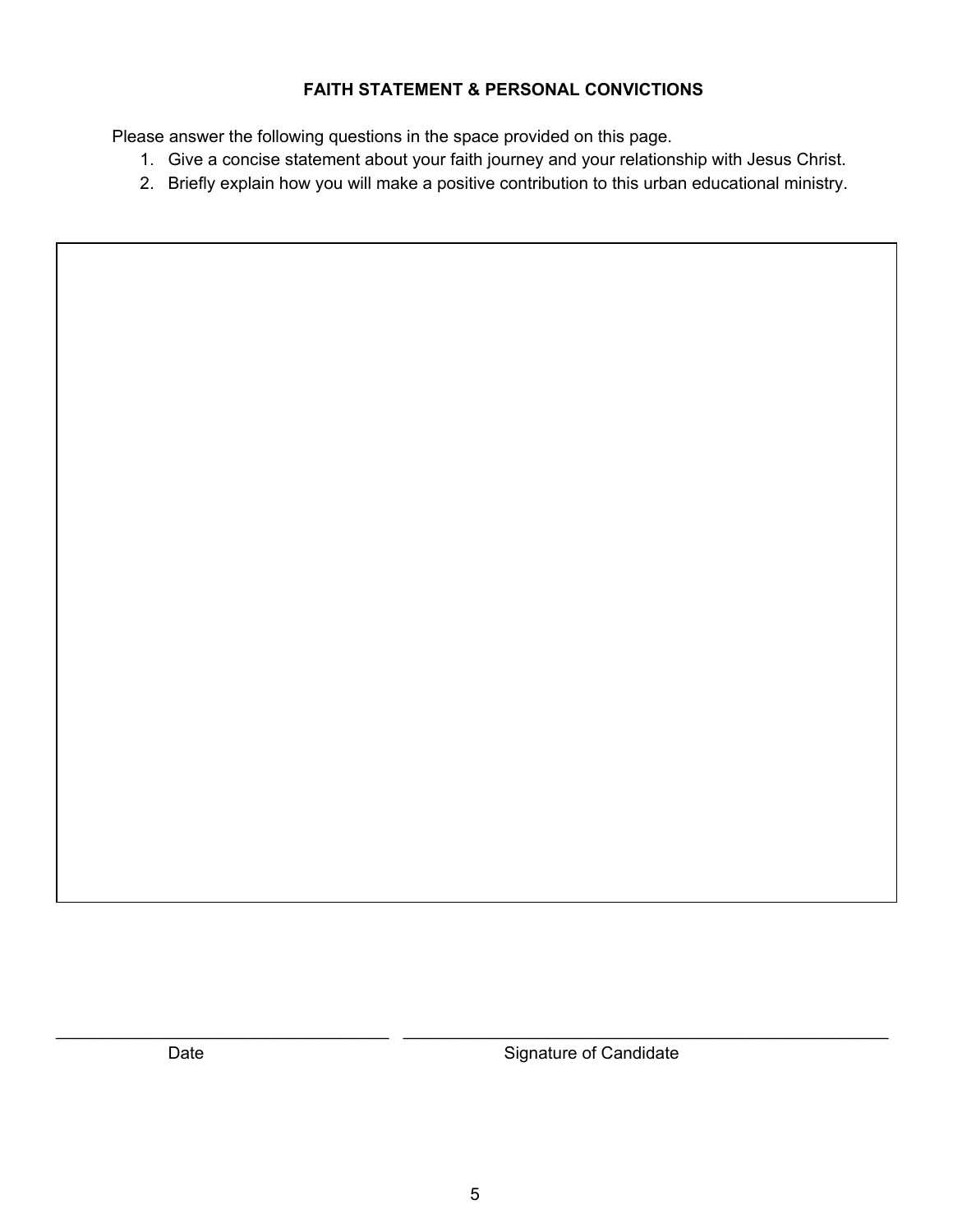#### **PLEASE ATTACH**

- Resume
- Three letters of reference: professional, personal and pastoral/church,
- Clearances less than one year old:

PA State Police Criminal History Record PA Child Abuse History Clearance Federal Criminal History Check

## **CERTIFICATION AND RELEASE AUTHORIZATION**

I certify that all of the statements made by me are true, complete and correct to the best of my knowledge and belief, and are made in good faith. I further certify that I am the sole author of the essay. I understand that any misrepresentation of information shall be sufficient cause for : (1) rejecting my candidacy, (2) withdrawing of any offer of employment, or (3) terminating my employment.

I hereby authorize any and all of my previous employers and/or supervisors to release any and all of my personnel records, and to respond fully and completely to all questions that officials of Logos Academy may ask regarding my prior work history and performance. I will hold such previous employers and/or supervisors harmless of any and all claims that I might otherwise have against them with regard to statements made to this school district. I further authorize these officials to investigate my background, now or in the future, to verify the information provided and release from liability all persons and/or entities supplying information regarding my background. However, I do not authorize the production of medical records or other information, which would tend to actually identify a disability nor do I authorize inquiries which would include information related to any medical condition or medical history. Further, I do not waive any rights which I may have under state or federal law related to my right to challenge the disclosure of unlawful or inaccurate information, whether by the school district or by entities or persons providing such information to the school district, including any and all claims concerning allegations of employment discrimination because of race, color, sex, religion, national origin, ancestry, age or disability.

\_\_\_\_\_\_\_\_\_\_\_\_\_\_\_\_\_\_\_\_\_\_\_\_\_\_\_\_\_\_\_\_\_\_\_ \_\_\_\_\_\_\_\_\_\_\_\_\_\_\_\_\_\_\_\_\_\_\_\_\_\_\_\_\_\_\_\_\_\_\_\_\_\_\_\_\_\_\_\_\_\_\_\_\_\_\_\_\_\_\_\_\_\_\_\_\_\_\_\_\_\_\_

**Date Signature of Candidate** 

Logos Academy shall not discriminate in their educational programs, activities or employment practices based on race, color, national origin, sex, disability, age, religion, ancestry or any legally protected classification. This policy is in accordance with state and federal laws, including Title VI of the Civil Rights Act of 1964. Title IX of the Education Amendments of 1972, Sections 503 and 504 of the Rehabilitation Act of 1973, the Age Discrimination Act of 1975, the Americans with Disabilities Act of 1990 and the Pennsylvania Human Relations Act. Information relative to special accommodation, grievance procedure, and the designated responsible official for compliance with Title VI, Title IX, and Section 504 may be obtained by contacting Logos Academy.

**\_\_\_\_\_\_\_\_\_\_\_\_\_\_\_\_\_\_\_\_\_\_\_\_\_\_\_\_\_\_\_\_\_\_\_\_\_\_\_\_\_\_\_\_\_\_\_\_\_\_\_\_\_\_\_\_\_\_\_\_\_\_\_\_\_\_\_\_\_\_\_\_\_\_\_\_\_\_\_\_\_\_\_\_\_** 

Federal Privacy Act (5 U.S.C.§ 552 NOTE) Statement. Authority for requesting social security account numbers: Public School Code of 1949 (24 P.S.§ 12-1212, 24 P.S. §1224) Principal Purpose: To verify certification. Other Purposes: Identification and collection of criminal/disciplinary records for certified educators. Disclosure: Mandatory. Failure to provide the Social Security Number will result in an applicant not being considered for employment**. Revised: 5/27/2022**